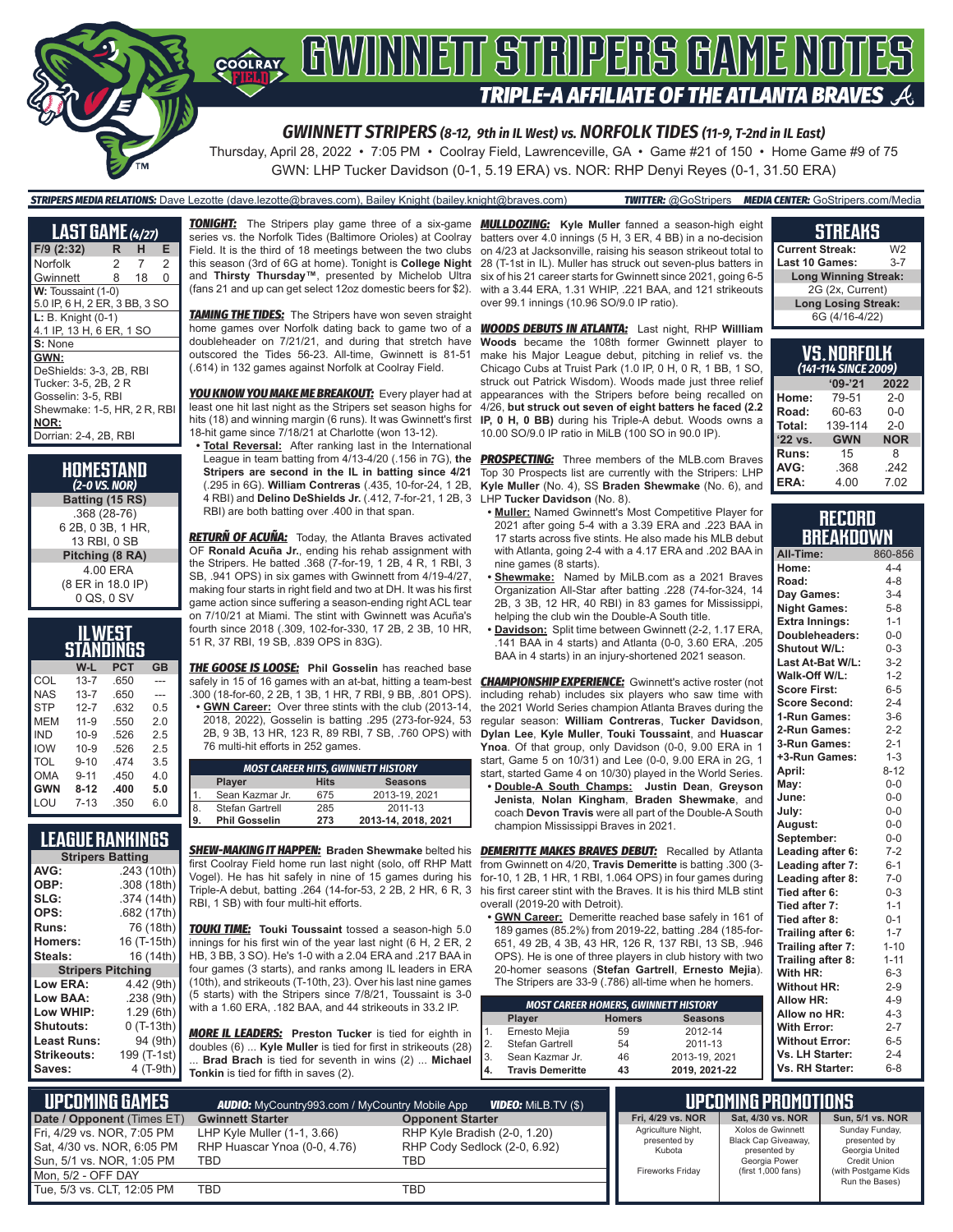



### *THURSDAY, APRIL 28, 2022 VS. NORFOLK*

| <b>MANAGER MATT TUIASOSOPO</b>                                                                                                                                                                                                                                                                                                                                                                                                                                                                                                                                                                                                                                                                                                                                | VS.2022 OPPONENTS                                                                                                                                                                                                                                                                                                                                                                                                                                                                                                                                                                           |  |  |  |
|---------------------------------------------------------------------------------------------------------------------------------------------------------------------------------------------------------------------------------------------------------------------------------------------------------------------------------------------------------------------------------------------------------------------------------------------------------------------------------------------------------------------------------------------------------------------------------------------------------------------------------------------------------------------------------------------------------------------------------------------------------------|---------------------------------------------------------------------------------------------------------------------------------------------------------------------------------------------------------------------------------------------------------------------------------------------------------------------------------------------------------------------------------------------------------------------------------------------------------------------------------------------------------------------------------------------------------------------------------------------|--|--|--|
| Matt Tuiasosopo is in his second season as the manager of the Stripers in 2022<br>He was named the seventh manager in Gwinnett history on 3/30/21, making him<br>the first former Gwinnett player to manage the club (played OF/1B from 2016-17)<br>In 2021, he quided the Stripers to a 71-58 record (3rd in Triple-A East Southeast<br>Division)  On 5/4/21 at Charlotte, he became the youngest manager in Gwinnett<br>history (34 years, 11 months, 25 days)  From 7/8/21-9/21/21, his Stripers owned<br>the best record in Triple-A Baseball (45-19, .703)  Began his managerial career<br>with Class-A Rome in 2019, earning Atlanta's Bobby Cox Award for Minor League<br>Manager of the Year  Coached at the Braves' Alternate Training Site in 2020. | Road<br>Home<br>Home<br><b>Total</b><br>Total<br>Road<br><b>IND</b><br>$0-0$<br>$0-0$<br><b>BUF</b><br>$0-0$<br>$0-0$<br>$0-0$<br>$0-0$<br>LOU<br><b>CLT</b><br>$0-0$<br>$0-0$<br>$0-0$<br>$0 - 0$<br>$0 - 0$<br>$0 - 0$<br><b>MEM</b><br>$0 - 0$<br>$3 - 3$<br>$3-3$<br><b>DUR</b><br>$0 - 0$<br>$0-0$<br>$0-0$<br><b>NAS</b><br>$2 - 4$<br>$0-0$<br>$2 - 4$<br><b>JAX</b><br>$0 - 0$<br>$1 - 5$<br>$1 - 5$<br>LHV<br>$0 - 0$<br>$0-0$<br>$0-0$<br><b>NOR</b><br>$2 - 0$<br>$0-0$<br>$2 - 0$<br><b>WEST</b><br>$1 - 5$<br>$2 - 4$<br>$3 - 3$<br>$5-7$<br><b>EAST</b><br>$2 - 0$<br>$3 - 5$ |  |  |  |
| <b>PCT</b><br>Tuiasosopo's Managerial Career<br>W-L<br><b>Playoffs</b><br>Games<br>With Gwinnett (2 Seasons):<br>149<br>79-70<br>.530<br>0<br>MiLB Career (3 Seasons):<br>288<br>.500<br>144-144<br>0                                                                                                                                                                                                                                                                                                                                                                                                                                                                                                                                                         |                                                                                                                                                                                                                                                                                                                                                                                                                                                                                                                                                                                             |  |  |  |
| EJECTIONS $\omega$<br>Date/Inning<br>Player/Coach<br><b>Umpire</b><br><b>MGR Matt Tuiasosopo</b><br>4/23 at JAX / 6th Inning<br><b>HP Matt Brown</b>                                                                                                                                                                                                                                                                                                                                                                                                                                                                                                                                                                                                          | LAST AT-BAT WINS (3)<br>The Stripers are 3-2 (.600) in games decided in the last at-bat in 2022.<br><b>Score</b><br>Date/Opponent<br>Game-Winning Play (*=Walk-Off)<br>4/15 vs. Nashville<br>$2-1$ (8th)<br>Contreras 2-out RBI double<br>4/23 at Jacksonville<br>10-8 (10th)<br>Shewmake scored on error (C Quintana, throwing)<br>4/26 vs. Norfolk<br>7-6 (9th)<br>Valaika 1-out sacrifice fly*                                                                                                                                                                                           |  |  |  |
| <b>TEAM DEFENSE (2ND IN INTERNATIONAL LEAGUE)</b><br><b>TC</b><br><b>PCT</b><br>G<br>PO<br>$\mathsf{A}$<br>E<br><b>DP</b><br><b>TP</b><br>719<br>527<br>183<br>9<br>21<br>.987<br>20<br>$\mathbf 0$<br><b>PCT</b><br>W-L<br><b>Catchers</b><br><b>SB</b><br>cs<br><b>ATT</b><br>PB<br><b>ER</b><br>INN.<br><b>ERA</b>                                                                                                                                                                                                                                                                                                                                                                                                                                         |                                                                                                                                                                                                                                                                                                                                                                                                                                                                                                                                                                                             |  |  |  |
| 0<br>5<br>27<br>.000<br>43.0<br>$1 - 4$<br>Casteel, Ryan<br>5<br>$\mathbf{1}$<br>5.63<br>Contreras, William<br>$\mathbf{1}$<br>15<br>.067<br>$\overline{c}$<br>38<br>4.82<br>$4 - 4$<br>71.0<br>14<br>Pabst, Arden<br>$\mathbf 0$<br>$\mathbf 0$<br>$\mathbf 0$<br>$-1$<br>$\mathbf 0$<br>$\mathbf 0$<br>0.0<br>$0-0$<br>$\sim$<br>$\overline{2}$<br>Tromp, Chadwick<br>11<br>0<br>21<br>61.0<br>3.10<br>$3 - 4$<br>9<br>.182<br>$\overline{3}$<br>28<br>31<br>3<br>4.42<br>$8 - 12$<br>Total:<br>.097<br>86<br>175.0<br>Outfield Assists (6):<br>Dean (5), Tucker (1)<br>Pitcher Pickoffs (3):<br>Muller (2), Kingham (1)<br><b>Catcher Pickoffs (0):</b>                                                                                                    | <b>GWINNETT PLAYERS USED (36 IN 2022)</b><br>Pitchers (20)<br>Position (16)<br>Alaniz, R.J.<br>Woods, William<br>Acuña Jr., Ronald<br>Brach, Brad<br>Casteel, Ryan<br>Ynoa, Huascar<br>Brennan, Brandon<br>Contreras, William<br>Burrows, Thomas<br>Dean, Justin<br>Cruz, Jesus<br>Demeritte, Travis<br>Davidson, Tucker<br>DeShields, Delino<br>De La Cruz, Jasseel<br>Goins, Ryan<br>Elledge, Seth<br>Gonzalez, Yariel<br>Johnstone, Connor<br>Gosselin, Phil<br>Kingham, Nolan<br>Jenista, Greyson<br>Lee, Dylan<br>Nogowski, John                                                       |  |  |  |
| <b>STARTS</b><br><b>By Batting Order</b><br>DeShields (7), Gosselin (7), Acuña Jr. (6)<br>Gosselin (8), Shewmake (4), Tucker (3), Valaika (3), Goins (2)<br>2:<br>Demeritte (12), Valaika (5), Tucker (3)<br>3:<br>Contreras (6), Nogowski (6), Tucker (4), Valaika (4)<br>4:<br>Contreras (6), Y. Gonzalez (4), Nogowski (3), Valaika (3), Gosselin (1), Jenista (1),<br>5:                                                                                                                                                                                                                                                                                                                                                                                  | Muller, Kyle<br>Pabst, Arden<br>Sittinger, Brandyn<br>Shewmake, Braden<br>Stephens, Jackson<br>Tromp, Chadwick<br>Tonkin, Michael<br>Tucker, Preston<br>Toussaint. Touki<br>Valaika, Pat<br>Vincent, Nick<br>Winans, Allan<br>Italics = Player no longer in Braves organization                                                                                                                                                                                                                                                                                                             |  |  |  |
| Shewmake (1), Tucker (1)<br><b>BASS-LANTA</b><br>Shewmake (8), Jenista (4), Nogowski (4), Goins (1), Tromp (1), Tucker (1),<br>6:<br>Six players have played for both Gwinnett and Atlanta in 2022 (*=MLB debut):<br>Valaika (1)<br>Contreras, William (C)<br>DeShields (4), Tromp (4), Goins (3), Jenista (3), Y. Gonzalez (2), Nogowski (2),<br>7:<br>Davidson, Tucker (LHP)<br>Casteel (1), Tucker (1)<br>Demeritte, Travis (OF)<br>Casteel (5), Goins (5), Jenista (4), Y. Gonzalez (3), Tromp (2), Pabst (1)<br>8:<br>Stephens, Jackson (RHP)<br>Dean (13), Goins (3), DeShields (2), Y. Gonzalez (2)<br>9:<br>Woods, William (RHP)*<br><b>By Position</b><br>Ynoa, Huascar (RHP)<br>Contreras (8), Tromp (7), Casteel (5)<br>C:                         |                                                                                                                                                                                                                                                                                                                                                                                                                                                                                                                                                                                             |  |  |  |
| 2B: Valaika (9), Goins (8), Gosselin (2), Y. Gonzalez (1)<br>3B: Y. Gonzalez (9), Gosselin (7), Valaika (3), Goins (1)<br>SS: Shewmake (13), Goins (5), Valaika (2)<br>LF: Tucker (8), Demeritte (3), Gosselin (3), Jenista (3), Contreras (1), Dean (1),<br>Nogowski (1)<br>CF: DeShields (12), Dean (8)<br>RF: Demeritte (8), Acuña Jr. (4), Dean (4), Jenista (3), Contreras (1)<br>DH: Tucker (5), Acuña Jr. (2), Contreras (2), Gosselin (2), Jenista (2), Valaika (2),<br>DeShields (1), Demeritte (1), Y. Gonzalez (1), Nogowski (1), Pabst (1)                                                                                                                                                                                                        | ATLANTA BRAVES REHAB ASSIGNMENTS (1 IN 2022)<br>Injury (IL Date)<br><b>Rehab Dates</b><br><b>Player</b><br>Right ACL Tear (7/11/21)<br>Ronald Acuña Jr. (OF)<br>4/19-4/28 (6G)                                                                                                                                                                                                                                                                                                                                                                                                              |  |  |  |
|                                                                                                                                                                                                                                                                                                                                                                                                                                                                                                                                                                                                                                                                                                                                                               |                                                                                                                                                                                                                                                                                                                                                                                                                                                                                                                                                                                             |  |  |  |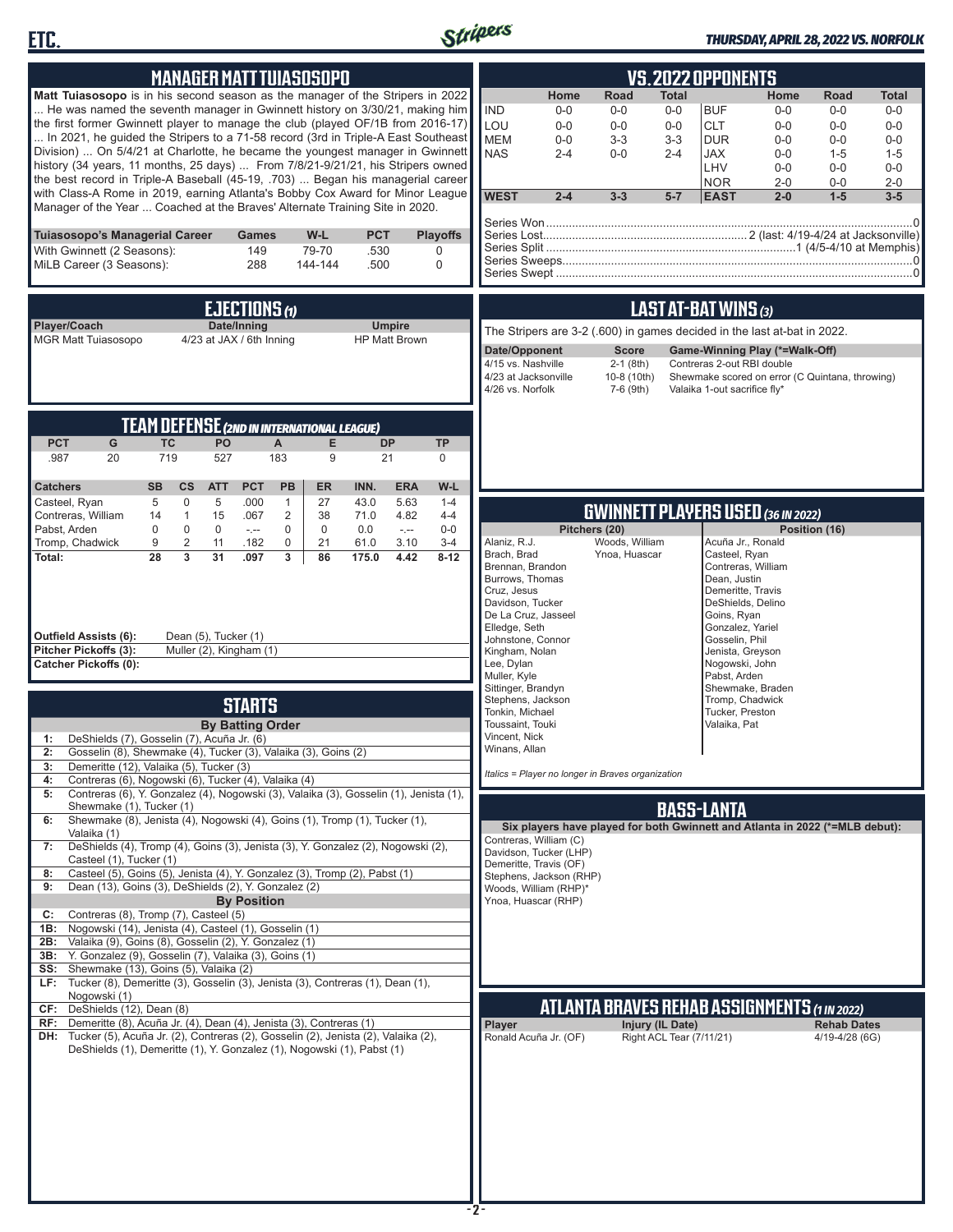## **STARTING PITCHER**



**ON BRAVES 40-MAN ROSTER**

### *THURSDAY, APRIL 28, 2022 VS. NORFOLK*

# **22****TUCKER DAVIDSON**

|      |         | 744 TUGNEN DAVIDƏDIY                                               | <b>BIO ON PAGE 38 OF MEDIA GUIDE</b> |
|------|---------|--------------------------------------------------------------------|--------------------------------------|
| B/T: | $\perp$ | <b>BORN:</b> 3/25/96 in Amarillo, TX (age 26)                      |                                      |
| HT:  | հ-2     | <b>ACQUIRED:</b> Braves' 19th Round Pick in 2016 June draft out of |                                      |
| WT:  | 215     | Midland College (Midland, TX).                                     |                                      |

*TONIGHT'S START:* **Tucker Davidson** makes his third Triple-A start of the year in game three of a six-game series vs. the Norfolk Tides ... It is his 11th career start with Gwinnett (3-4, 2.49 ERA, .223 BAA since 2019) ... Makes his sixth career start at Coolray Field (2-3, 3.33 ERA, .266 BAA) ... Makes his ninth career night start at the Triple-A level (3-2, 2.59 ERA, .240 BAA).

*PROSPECTING:* Davidson is currently ranked the Atlanta Braves' No. 8 prospect by MLB.com. He is the third-highest ranked prospect on Gwinnett's active roster, following LHP **Kyle Muller** (No. 4) and SS **Braden Shewmake** (No. 6).

*2022 WITH ATLANTA:* Made the Atlanta Braves' Opening Day roster for the first time in his career ... Pitched once in relief, 4/11 vs. Washington (2.2 IP, 5 H, 5 ER, 1 HB, 2 BB, 2 SO in 11-2 loss) ... Optioned to Gwinnett on 4/12.

*2022 SPRING TRAINING:* Appeared in two Spring Training games (1 start) for Atlanta, going 0-0 with a 3.60 ERA (2 ER in 5.0 IP), 0.80 WHIP, and .211 BAA.

*2021 REGULAR SEASON:* Over three stints with Gwinnett, went 2-2 with a 1.17 ERA and .141 BAA in four starts ... Opened with the Stripers, going 2-0 with a 0.64 ERA in two starts from 5/7-5/12 ... Recalled by Atlanta on 5/17 and made his second career MLB start on 5/18 vs. the New York Mets (ND, 6.0 IP, 5 H, 3 ER, 1 BB, 5 SO) ... Optioned back to Gwinnett on 5/19 ... Made one start on 5/23 at Nashville before being recalled again on 6/3 ... In three June starts for Atlanta, went 0-0 with a 3.21 ERA ... Did not allow a run over 11.2 innings from 6/3-6/9 ... Placed on the Braves' 10-day Injured List on 6/16 (left forearm inflammation) ... Transferred to the 60-day IL on 6/24 ... Joined Gwinnett on a rehab assignment on 10/3 and started the Stripers' season finale vs. Jacksonville (loss, 3.0 IP, 3 H, 1 ER, 1 BB, 5 SO in 4-0 loss).

*2021 POSTSEASON:* Added to Atlanta's World Series roster (replacing injured RHP **Charlie Morton**) on 10/27 ... Started Game 5 vs. Houston on 10/31/21, his MLB Postseason debut (ND, 2.0 IP, 2 H, 4 R, 2 ER, 3 BB, 1 SO) ... Exited with a 4-2 lead, but the Braves went on to lose 9-5 to send the Series back to Houston.

| <b>DAVIDSON'S 2022 STATS</b>                                                                  |         |       |       |       |     |    |     |     |      |
|-----------------------------------------------------------------------------------------------|---------|-------|-------|-------|-----|----|-----|-----|------|
| l Team<br><b>BAA</b><br>G/GS<br><b>ERA</b><br>ER<br>НR<br><b>BB</b><br><b>SO</b><br>W-L<br>ΙP |         |       |       |       |     |    |     |     |      |
| ATLANTA (MLB)                                                                                 | $0 - 0$ | 16.88 | 1/0   | 22    | 5   |    |     |     | .385 |
| Gwinnett (AAA)                                                                                | $0 - 1$ | 5 1 9 | 212   | 82    |     |    |     | 10  | .278 |
| MiLB Career:                                                                                  | 22-27   | 2.81  | 97/68 | 413.0 | 129 | 20 | 156 | 404 | .247 |
| MLB Career:                                                                                   | $0 - 1$ | 5.55  | 6/5   | 24 1  | 15  |    | 14  | 22  | 242  |

|                           | DAVIDSON'S 2022 SPLITS (WITH GWINNETT) |                  |                       |
|---------------------------|----------------------------------------|------------------|-----------------------|
|                           | $0-1, 6.23$ ERA (1G)                   | Road:            | $0-0$ , 4.15 ERA (1G) |
| Home:<br>Day:<br>Starter: | 0-0, -.-- ERA (0G)                     | Night:           | 0-1, 5.19 ERA (2G)    |
|                           | 0-1, 5.19 ERA (2G)                     | <b>Reliever:</b> | $0-0, - -$ ERA (0G)   |
| Vs. LHB:                  | .188 BAA, 1 HR                         | Vs. RHB:         | .350 BAA, 2 HR        |

|         | <b>DAVIDSON VS. NORFOLK</b> |            |   |           |     |   |    |           |           |      |  |  |  |
|---------|-----------------------------|------------|---|-----------|-----|---|----|-----------|-----------|------|--|--|--|
|         | W-L                         | <b>ERA</b> | G | <b>GS</b> | ΙP  | н | ER | <b>HR</b> | <b>BB</b> | so l |  |  |  |
| 2019:   | $0 - 1$                     | 8.10       |   |           | 4.1 |   |    |           |           |      |  |  |  |
| 2022:   | $0-0$                       | --         |   |           | 0.0 |   |    |           |           |      |  |  |  |
| Career: | $0 - 1$                     | 8.10       |   |           | 3.1 |   | ર  |           |           |      |  |  |  |

|             | <b>DAVIDSON'S HIGHS &amp; LOWS</b> |                                      |
|-------------|------------------------------------|--------------------------------------|
|             | <b>Season</b>                      | Career (MiLB and MLB)                |
| IP:         | 4.1 (2x, last: 4/22 at JAX)        | 8.0 (2x, last: 7/18/19, MIS vs. PNS) |
| Iso:        | 5 (2x, last: 4/22 at JAX)          | 10 (6/13/19, MIS vs. MOB)            |
| BB:         | 3 (4/22 at JAX)                    | 6 (8/3/18, FLA at FTM)               |
| Iн:         | 6 (4/16 vs. NAS)                   | 10 (7/17/18, FLA at DUN)             |
| <b>IER:</b> | 5 (4/11, ATL vs. WAS)              | 8 (7/24/18, FLA vs. CHA)             |
| Low-Hit CG: | None                               | None                                 |
| Low-ER CG:  | None                               | None                                 |

#### *DAVIDSON'S CAREER ACCOLADES*

**2019:** Southern League Midseason All-Star ... Southern League Postseason All-Star ... Double-A Mississippi co-Pitcher of the Year ... *Baseball America* Double-A All-Star ... MiLB.com Atlanta Braves Organization All-Star ... **2021:** World Series Champion.

|             | DAVIDSON'S 2022 STARTS (ALL LEVELS) |                                |  |  |  |  |  |             |  |         |           |                       |              |                                                     |
|-------------|-------------------------------------|--------------------------------|--|--|--|--|--|-------------|--|---------|-----------|-----------------------|--------------|-----------------------------------------------------|
| <b>Team</b> | Date/Opp.                           | Result IP H R ER HR BB SO NP-S |  |  |  |  |  |             |  |         | Catcher   | Opp. Starter          | <b>Final</b> | <b>Notes</b>                                        |
| I GWN       | 4/16 vs. NAS                        | L.0-1 4.1 6 5 3 2 2 5          |  |  |  |  |  |             |  | 74-43   | Contreras | Ethan Small           |              | L, 10-0 First time allowing 2 HR in Triple-A start. |
| <b>GWN</b>  | $4/22$ at JAX                       | ND. 0-1 4.1 4 2 2 1            |  |  |  |  |  | $3 \quad 5$ |  | - 73-43 | Tromp     | <b>Brvan Mitchell</b> |              | L, 3-2 Allowed tying HR to Norel Gonzalez in 5th.   |
|             |                                     |                                |  |  |  |  |  |             |  |         |           |                       |              |                                                     |

|                     |         |            |    |    |         | <b>STRIPERS STARTING PITCHERS (9 IN 2022)</b> |                            |                                                    |
|---------------------|---------|------------|----|----|---------|-----------------------------------------------|----------------------------|----------------------------------------------------|
| <b>Pitcher</b>      | $W-L$   | <b>ERA</b> | GS | QS |         | <b>Team W-L Run Support</b>                   | <b>Last Gwinnett Start</b> | <b>Final Line</b>                                  |
| Davidson, Tucker    | $0 - 1$ | 5.19       |    |    | $0 - 2$ | 1.00 RPG (2 Tot.)                             | $4/22$ at JAX (ND)         | 4.1 IP, 3 H, 2 R, 2 ER, 3 BB, 5 SO, 1 HR (72p/42s) |
| De La Cruz, Jasseel | $0 - 2$ | 9.72       |    |    | $1 - 3$ | 1.75 RPG (7 Tot.)                             | 4/26 vs. NOR (ND)          | 0.2 IP, 2 H, 2 R, 2 ER, 3 BB, 0 SO (34p/15s)       |
| Johnstone, Connor   | $0-0$   | 0.00       |    |    | $0 - 1$ | $0.00$ RPG $(0$ Tot.)                         | $4/19$ at JAX (ND)         | 5.0 IP, 1 H, 0 R, 2 BB, 0 SO (42p/24s)             |
| Muller, Kyle        | $1 - 1$ | 3.66       |    |    | $2 - 2$ | 2.25 RPG (9 Tot.)                             | $4/23$ at JAX (ND)         | 4.0 IP, 5 H, 3 R, 3 ER, 4 BB, 8 SO (85p/47s)       |
| Stephens, Jackson   | $1 - 0$ | 3.00       |    |    | $1 - 0$ | 4.00 RPG (4 Tot.)                             | 4/7 at MEM (W)             | 6.0 IP, 4 H, 2 R, 2 ER, 0 BB, 7 SO (71p/52s)       |
| Toussaint, Touki    | $1 - 0$ | 2.63       |    |    | $3-0$   | 4.33 RPG (13 Tot.)                            | 4/27 vs. NOR (W)           | 5.0 IP, 6 H, 2 R, 2 ER, 3 BB, 3 SO, 2 HB (80p/45s) |
| Vincent, Nick       | $0-0$   | 0.00       |    |    | $1 - 0$ | $0.00$ RPG $(0$ Tot.)                         | 4/15 vs. NAS (ND)          | 2.0 IP, 1 H, 0 R, 1 BB, 4 SO (41p/25s)             |
| Winans, Allan       | $0 - 1$ | 6.55       |    |    | $0 - 3$ | 2.67 RPG (8 Tot.)                             | 4/20 at JAX $(L)$          | 2.1 IP, 4 H, 6 R, 6 ER, 2 BB, 3 SO, 2 HR (59p/35s) |
| Ynoa, Huascar       | $0-0$   | 4.76       |    |    | $0 - 1$ | 2.00 RPG (2 Tot.)                             | $4/24$ at JAX (ND)         | 5.2 IP, 4 H, 3 R, 3 ER, 4 BB, 3 SO, 1 HR (82p/50s) |
| Total:              | $3 - 5$ | 4.39       | 20 |    | $8-12$  | 2.25 RPG (45 Tot.)                            |                            |                                                    |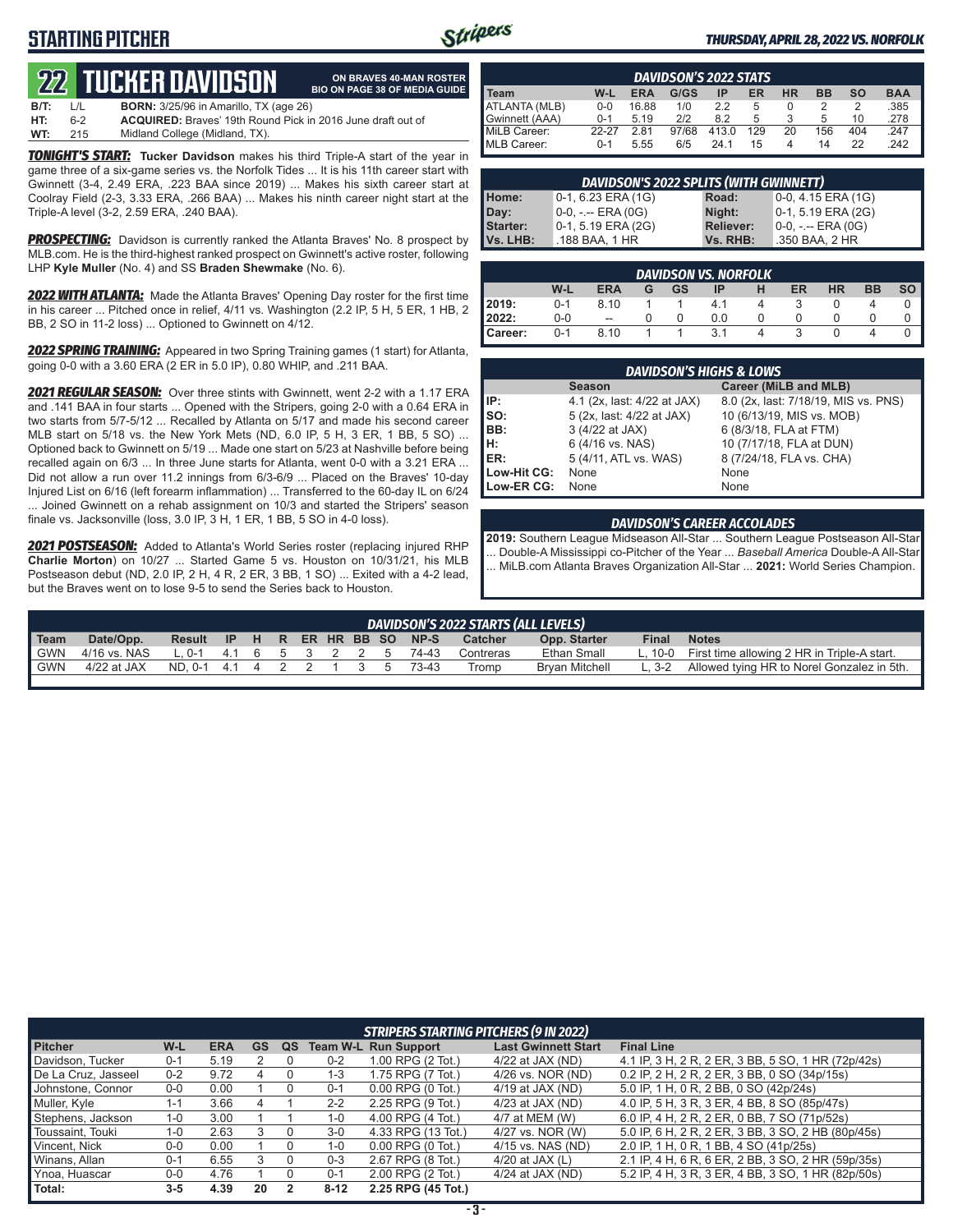## **BULLPEN**



#### *THURSDAY, APRIL 28, 2022 VS. NORFOLK*

|                   | <b>STRIPERS PITCHING BREAKDOWN</b> |            |       |                                          |    |                                |           |           |            |  |  |  |
|-------------------|------------------------------------|------------|-------|------------------------------------------|----|--------------------------------|-----------|-----------|------------|--|--|--|
|                   | W-L                                | <b>ERA</b> | IP    | R                                        | ER | <b>HR</b>                      | <b>BB</b> | <b>SO</b> | <b>BAA</b> |  |  |  |
| Starters:         | $3 - 5$                            | 4.39       | 80.0  | 44                                       | 39 | 9                              | 40        | 88        | .239       |  |  |  |
| <b>Relievers:</b> | $5 - 7$                            | 4.55       | 95.0  | 50                                       | 48 | 14                             | 31        | 111       | .237       |  |  |  |
| Total:            | $8 - 12$                           | 4.42       | 175.0 | 94                                       | 86 | 23                             | 71        | 199       | .238       |  |  |  |
|                   | <b>Saves/Opp:</b> 4/8 (50.0%)      |            |       | <b>Holds: 10</b>                         |    | <b>IR/Scored:</b> 29/3 (10.3%) |           |           |            |  |  |  |
|                   | <b>SO/9.0 IP Ratio: 10.23</b>      |            |       | <b>BB/9.0 IP Ratio: 3.65 CG/SHO: 0/0</b> |    |                                |           |           |            |  |  |  |

## **32 R.J. ALANIZ** *- RHP - 30 YRS - McALLEN, TX*

*RELIEF W/GWN:*0-1, 5.14 ERA in 6G *START W/GWN:*0-0, -.-- ERA in 0G *GF:*3 *HOLDS:*0 *SAVES:*1/1 *IR/SCORED:*1/0 *SCORELESS STREAK:*-1G (1 ER)

- *LAST OUTING:*4/24 at JAX (loss, 0.2 IP, 1 H, 1 R, 1 ER, 3 BB, 2 SO, 27p/12s)
- **• 2022: 4/7 at MEM:** Earned a save in his Gwinnett debut (1.0 IP, 0 H, 0 R, 1 SO), finishing off a 5-2 win.
- **• 2022 Spring Training:** 0-0, 9.00 ERA, .400 BAA in 1G with Atlanta.
- **• 2021:** Pitched for both Triple-A Louisville (1-3, 3.46 ERA, .286 BAA, 1 SV in 33G) and Cincinnati (0-0, 3.38 ERA, .111 BAA in 3G).
- **• Triple-A Stops:** Prior to joining Gwinnett, has pitched for Toledo (DET) from 2016- 17, Durham (TB) in 2018, Tacoma (SEA) in 2019, and Louisville (CIN) from 2019- 21 ... Was a part of Durham's Governors' Cup championship team in 2018.
- **• MLB Career:** 1-0, 8.35 ERA, .278 BAA, 0 SV in 15G (0 starts) with Seattle (2019) and Cincinnati (2019, 2021).
- **• Acquired:** MiLB FA (3/20/22) ... Originally signed by the Houston Astros as a nondrafted free agent (8/14/09).

## **53 BRAD BRACH** *- RHP - 36 YRS - FREEHOLD, NJ*

- *RELIEF W/GWN:*2-0, 1.86 ERA in 7G *START W/GWN:*0-0, -.-- ERA in 0G *GF:*5 *HOLDS:*0 *SAVES:*1/1 *IR/SCORED:*2/0 *SCORELESS STREAK:*4G (6.2 IP)
- *LAST OUTING:*4/27 vs. NOR (1.0 IP, 1 H, 0 R, 0 BB, 1 SO, 1 HB, 16p/11s) **• 2022: 4/12 vs. NAS:** On his 36th birthday, earned 1st save with Gwinnett, closing out 4-3 win (1.0 IP, 3 H, 2 ER, 1 BB) ... **4/23 at JAX:** Pitched scoreless 9th and 10th innings (2.0 IP, 1 H, 0 R, 1 SO) for his 2nd win in 10-8 victory.
- **• 2022 Spring Training:** 1-0, 0.00 ERA, .250 BAA in 1G with Atlanta.
- **• 2021:** In 35G with Cincinnati, was 1-2 with a 6.30 ERA, .254 BAA, and 1 save ... Also logged 8G with Triple-A Louisville (0-0, 0.00 ERA, 0 ER in 8.2 IP, 15 SO).
- **• Triple-A Stops:** Prior to joining Gwinnett, has pitched for Tucson (SD) from 2011- 13, Norfolk (BAL) in 2014, and Louisville (CIN) in 2021.
- **• MLB Career:** 38-29, 3.55 ERA, .232 BAA, 34 SV in 531G (0 starts) with San Diego (2011-13), Baltimore (2014-18), Atlanta (2018), Chicago Cubs (2019), New York Mets (2019-20), and Cincinnati (2021) ... Pitched in the MLB Postseason for Baltimore (2014, 2016) and Atlanta (2018).
- **• Acquired:** MiLB FA (3/19/22) ... Originally the San Diego Padres' 42nd-round pick in 2008 out of Monmouth University (West Long Branch, NJ).

## **57 BRANDON BRENNAN** *- RHP - 30 YRS - MISSION VIEJO, CA*

*RELIEF W/GWN:*0-1, 16.20 ERA in 6G *START W/GWN:*0-0, -.-- ERA in 0G *GF:*0 *HOLDS:*1 *SAVES:*0/0 *IR/SCORED:*0/0 *SCORELESS STREAK:*1G (2.0 IP)

- *LAST OUTING:*4/26 vs. NOR (2.0 IP, 2 H, 0 R, 1 BB, 3 SO, 34p/21s)
- **• 2022 Spring Training:** 0-0, 20.25 ERA, .429 BAA in 2G with Atlanta.
- **• 2021:** Made 32 relief appearances with Triple-A Worcester (Red Sox), going 1-2 with a 5.97 ERA, .293 BAA, and 1 save (1-for-4) ... Also made 1 MLB appearance with Boston, tossing 3.0 scoreless IP on 6/12 vs. Toronto.
- **• Triple-A Stops:** Prior to joining Gwinnett, has pitched for Charlotte (CWS) from 2017-18, Tacoma (SEA) in 2019, and Worcester (BOS) in 2021.
- **• MLB Career:** 3-6, 4.21 ERA, .214 BAA, 0 SV in 55G (0 starts) with Seattle (2019- 20) and Boston (2021).
- **• Acquired:** MiLB FA (3/10/22) ... Originally the Chicago White Sox' 4th-round pick in 2012 out of Orange Coast College (Costa Mesa, CA).

## **49 THOMAS BURROWS** *- LHP - 27 YRS - FLORENCE, AL*

*RELIEF W/GWN:*1-0, 3.86 ERA in 7G *START W/GWN:*0-0, -.-- ERA in 0G

- *GF:*0 *HOLDS:*2 *SAVES:*0/2 *IR/SCORED:*6/0 *SCORELESS STREAK:*3G (2.2 IP) *LAST OUTING:*4/26 vs. NOR (hold, 1.0 IP, 0 H, 0 R, 0 BB, 2 SO, 7p/7s)
- **• 2022: 4/6 at MEM:** Struck out his lone batter faced (Nolan Gorman), stranding 3 inherited runners and earning his first win of the year.
- **• GWN Career:** 5-2, 3.57 ERA (36 ER in 90.2 IP), 6 SV in 69G (1 start) since 2019.
- **• 2022 Spring Training:** 0-0, 0.00 ERA, .000 BAA in 1G with Atlanta.
- **• 2021:** Spent entire year with Gwinnett, going 3-1 with a 2.64 ERA, .176 BAA, and 0 saves (0-for-1) in 35G (1 start) ... Led team in relief strikeouts (65).
- **• MLB Career:** Has yet to make his Major League debut.
- **• Acquired:** Via trade with Seattle (1/11/17) ... Originally the Seattle Mariners' 4thround pick in 2016 out of the University of Alabama.

| <b>PITCHING SPLITS</b> |            |           |            |          | <b>PITCHING BY MONTH</b> |              |                  |          |            |
|------------------------|------------|-----------|------------|----------|--------------------------|--------------|------------------|----------|------------|
|                        | <b>BAA</b> | <b>HR</b> |            | W-L      | <b>ERA</b>               | <b>HR</b>    | <b>BB</b>        | SO       | <b>BAA</b> |
| Vs. LHB:               | .273       | 10        | April:     | $8 - 12$ | 4.42                     | 23           | 71               | 199      | .238 l     |
| Vs. RHB:               | .213       | 13        | Mav:       | $0 - 0$  |                          |              | O                |          |            |
| <b>Bases Empty:</b>    | 217        |           | June:      | $0 - 0$  |                          | $\mathbf{I}$ | $\left( \right)$ | O        |            |
| <b>Runners On:</b>     | .264       | 12        | July:      | $0 - 0$  |                          |              | $\Omega$         | 0        |            |
| <b>RISP:</b>           | .275       |           | August:    | $0 - 0$  |                          |              | $\Omega$         | 0        |            |
| Loaded:                | .375       |           | September: | $0 - 0$  |                          |              |                  | $\Omega$ |            |

## **48 JESUS CRUZ** *- RHP - 27 YRS - SALINAS DE HIDALGO, MEXICO*

|       |                                                                         | the contract of the contract of the contract of the contract of the contract of the contract of the contract o |  |
|-------|-------------------------------------------------------------------------|----------------------------------------------------------------------------------------------------------------|--|
|       | <b>RELIEF W/GWN: 0-0, 3.18 ERA in 4G</b>                                | <b>START W/GWN: 0-0, -.-- ERA in 0G</b>                                                                        |  |
| GE: 1 | <b>HOLDS: 0 SAVES: 0/0 IR/SCORED: 7/3 SCORELESS STREAK: 1G (2.0 IP)</b> |                                                                                                                |  |

*LAST OUTING:*4/27 vs. NOR (2.0 IP, 0 H, 0 R, 1 BB, 3 SO, 40p/29s)

- **• 2022 Spring Training:** Did not pitch in St. Louis's Major League camp ... Released by the Cardinals on 3/30.
- **• 2021:** Logged 37 relief appearances with Triple-A Memphis, going 0-3 with a 3.06 ERA, .223 BAA, and 3 SV (3-for-5) ... Pitched for Aguilas de Mexicali in the Mexican Pacific Winter League (0-1, 2.66 ERA in 21G).
- **• Triple-A Stops:** Prior to joining Gwinnett, pitched for Memphis (STL) in 2019 and 2021 ... Combined to go 6-10 with a 5.42 ERA, .246 BAA, and 3 SV in 100G.
- **• MLB Career:** 0-0, 18.00 ERA, .600 BAA, 0 SV in 1G (0 starts) with St. Louis (2020). **• Acquired:** MiLB FA (4/6/22) ... Originally signed by the St. Louis Cardinals as a non-drafted free agent (7/2/17).

## **55 SETH ELLEDGE** *- RHP - 25 YRS - DALLAS, TX*

|       | <b>RELIEF W/GWN: 0-1, 4.76 ERA in 5G</b> | <b>START W/GWN: 0-0, -.-- ERA in 0G</b>                                             |
|-------|------------------------------------------|-------------------------------------------------------------------------------------|
| GF: 1 |                                          | <b>HOLDS: 1 SAVES: 0/0 IR/SCORED: 2/0 SCORELESS STREAK: -2G (3 ER)</b>              |
|       |                                          | <b>LAST OUTING:</b> 4/23 at JAX (1.0 IP, 1 H, 1 R, 1 ER, 1 BB, 1 SO, 2 WP, 24p/11s) |

- **• 2022 Spring Training:** Did not pitch for an MLB team this Spring. **• 2021:** Pitched for both Triple-A Memphis (2-2, 6.56 ERA, .299 BAA, 2 SV in 30G)
- and St. Louis (0-0, 4.63 ERA, .302 BAA, 0 SV in 11G). **• Triple-A Stops:** Prior to joining Gwinnett, has pitched for Memphis (STL) from 2019-21 (5-3, 5.66 ERA, .270 BAA, 2 SV in 51G) ... Also appeared for the Redbirds in the 2018 PCL Playoffs (0-0, 0.00 ERA in 1G).
- **• MLB Career:** 1-0, 4.63 ERA, .282 BAA, 0 SV in 23G with St. Louis (2020-21).
- **• Acquired:** MiLB FA (3/30/22) ... Originally the Seattle Mariners' 4th-round pick in 2017 out of Dallas Baptist University (TX).

## **51 CONNOR JOHNSTONE** *- RHP - 27 YRS - SAN DIEGO, CA*

*RELIEF W/GWN:*0-0, 2.84 ERA in 4G *START W/GWN:*0-0, 0.00 ERA in 1G *GF:*0 *HOLDS:*2 *SAVES:*0/0 *IR/SCORED:*0/0 *SCORELESS STREAK:*-1G (1 ER)

- *LAST OUTING:*4/26 vs. NOR (hold, 1.0 IP, 1 H, 1 R, 1 ER, 0 BB, 1 SO, 1 HR, 15p/11s)
- **• 2022: 4/19 at JAX:** In his first spot start of the year, needed just 42 pitches to get through 5.0 IP (1 H, 0 R, 2 BB, 0 SO) in a no-decision.
- **• GWN Career:** 7-8, 4.49 ERA (60 ER in 120.1 IP), 0 SV in 50G since 2018 ... Of his 21 career Triple-A starts, 16 came in 2021.
- **• 2022 Spring Training:** 0-0, 0.00 ERA, .000 BAA, 1 SV in 1G with Atlanta.
- **• 2021:** Spent the full year with Gwinnett, going 3-8 with a 4.84 ERA and .258 BAA in 33G (16 starts) ... Was 2-0 with a 2.36 ERA and .191 BAA in 17 relief outings.
- **• MLB Career:** Has yet to make his Major League debut.
- **• Acquired:** Braves' 21st-round pick in 2017 out of Wake Forest University.
- **• Local Product:** Played baseball at Roswell High School (Roswell, GA).

## **39 NOLAN KINGHAM** *- RHP - 25 YRS - LAS VEGAS, NV*

|  | <b>RELIEF W/GWN: 0-0. 1.54 ERA in 6G</b> | <b>START W/GWN: <math>0-0</math>.</b> -.-- ERA in $0G$                       |
|--|------------------------------------------|------------------------------------------------------------------------------|
|  |                                          | <b>GF: 0 HOLDS: 0 SAVES: 0/0 IR/SCORED: 6/0 SCORELESS STREAK: -1G (2 ER)</b> |

- *LAST OUTING:*4/26 vs. NOR (2.1 IP, 3 H, 2 R, 2 ER, 0 BB, 1 SO, 1 HR, 37p/25s) **• 2022: 4/5-4/20:** Opened season with 5 consecutive scoreless outings, totaling 9.1
- IP (3 H, 1 BB, 8 SO, .103 BAA). **• GWN Career:** 0-5, 7.68 ERA (35 ER in 41.0 IP), 0 SV in 13G (6 starts) since 2021.
- 
- **• 2022 Spring Training:** 0-0, 0.00 ERA, .000 BAA, 1 SV in 1G with Atlanta. **• 2021:** Pitched for both Double-A Mississippi (6-1, 2.08 ERA, .225 BAA, 2 SV in 12G) and Gwinnett (0-5, 10.13 ERA, .365 BAA in 7G) ... Named Double-A South Pitcher of the Month for June (3-0, 0.83 ERA, 0.83 WHIP, .193 BAA in 5 starts) ...
- Served as the M-Braves' closer during the Double-A South Championship Series, going 3-for-3 in save chances (2.1 IP, 1 H, 0 R, 0 BB, 2 SO) ... Got the final 3 outs of Mississippi's 2-1 win over Montgomery in Game 5, clinching the title.
- **• MLB Career:** Has yet to make his Major League debut.
- **• Acquired:** Braves' 12th-round pick in 2018 out of the University of Texas.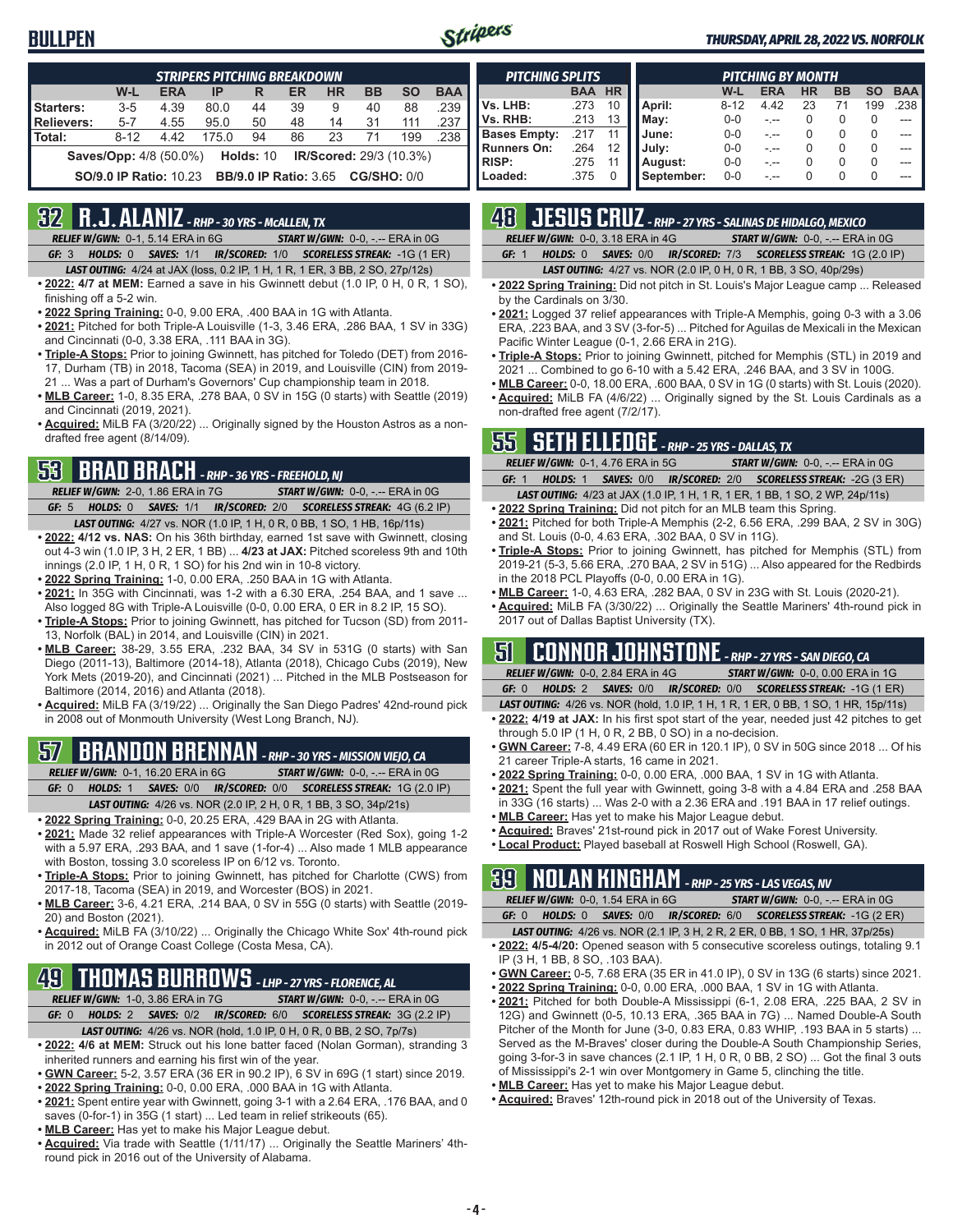## **BULLPEN**

## **58 DYLAN LEE** *- LHP - 27 YRS - DINUBA, CA*

*RELIEF W/GWN:*0-1, 2.35 ERA in 7G *START W/GWN:*0-0, -.-- ERA in 0G *GF:*3 *HOLDS:*1 *SAVES:*0/0 *IR/SCORED:*2/0 *SCORELESS STREAK:*1G (1.0 IP)

*LAST RELIEF:*4/27 vs. NOR (1.0 IP, 0 H, 0 R, 0 BB, 1 SO, 7p/7s) **• 2022 w/ATL:** Recalled by the Braves on 4/19, did not pitch (optioned on 4/20).

- **• GWN Career:** 5-2, 1.66 ERA (10 ER in 54.1 IP), 1 SV in 42G (0 starts) since 2021.
- **• 2022 Spring Training:** 0-0, 9.00 ERA, .357 BAA in 3G with Atlanta.
- **• 2021 w/GWN:** Named Stripers' Most Outstanding Reliever (5-1, 1.54 ERA, .176 BAA, 1 SV in 35G) ... Led GWN relievers (min. 30.0 IP) in BAA, ranked 2nd in ERA.
- **• 2021 w/ATL:** Made his MLB debut with the Braves, logging 2G in relief in October (0-0, 9.00 ERA, .333 BAA) ... Also made his MLB Postseason debut (0-0, 6.00 ERA, .286 BAA in 3G, 1 start) ... Started Game 4 of the World Series vs. Houston on 10/30 (ND, 0.1 IP, 1 H, 1 ER, 2 BB, 1 SO), becoming the 1st pitcher in MLB history to make his 1st career start in the World Series.
- **• MLB Career:** 0-0, 9.00 ERA, .333 BAA, 0 SV in 2G (0 starts) with Atlanta (2021). **• Acquired:** MiLB FA (4/15/21) ... Originally the Miami Marlins' 10th-round pick in 2016 out of Fresno State University.

## **56 BRANDYN SITTINGER** *- LHP - 27 YRS - ELYRIA, OH*

*RELIEF W/GWN:*1-1, 6.75 ERA in 6G *START W/GWN:*0-0, -.-- ERA in 0G *GF:*1 *HOLDS:*1 *SAVES:*0/0 *IR/SCORED:*0/0 *SCORELESS STREAK:*-1G (3 ER)

- *LAST OUTING:*4/23 at JAX (1.1 IP, 4 H, 3 R, 3 ER, 0 BB, 1 SO, 30p/21s) **• 2022: 4/12 vs. NAS:** Earned his first win with Gwinnett (2.0 IP, 2 H, 0 R in 4-3 win).
- **• 2022 Spring Training:** 0-0, 11.57 ERA, .333 BAA in 3G with Atlanta.
- **• 2021:** Split time between Double-A Amarillo (0-1, 3.94 ERA, .196 BAA, 1 SV in 12G) and Triple-A Reno (1-1, 4.24 ERA, .209 BAA, 4 SV in 23G) of the Arizona organization ... Also made his MLB debut (0-1, 7.71 ERA, .294 BAA, 0 SV in 5G).
- **• Triple-A Stops:** Prior to joining Gwinnett, had only pitched with Reno in 2021.
- **• MLB Career:** 0-1, 7.71 ERA, .294 BAA, 0 SV in 5G (0 starts) with Arizona (2021).
- **• Acquired:** MiLB FA (2/20/22) ... Originally the Detroit Tigers' 17th-round pick in 2016 out of Ashland University (Ashland, OH).

## **59 MICHAEL TONKIN** *- RHP - 32 YRS - GLENDALE, CA*

*RELIEF W/GWN:*1-0, 4.76 ERA in 6G *START W/GWN:*0-0, -.-- ERA in 0G *GF:*5 *HOLDS:*0 *SAVES:*2/3 *IR/SCORED:*0/0 *SCORELESS STREAK:*-1G (1 ER)

*LAST OUTING:*4/26 vs. NOR (BS, win, 1.0 IP, 1 H, 1 R, 1 ER, 0 BB, 2 SO, 1 HR, 15p/13s)

- **• IL Leaderboard:** Entering 4/27, ranks ??? in the IL in saves (2).
- **• 2022: 4/6 at MEM:** In his first outing in affiliated MiLB since 2019 (with Triple-A Reno), earned a save in his Stripers debut (1.0 IP, 1 H, 0 R, 1 SO in 5-3 win) ... **4/26 vs. NOR:** Earned first win with Gwinnett despite blown save (1.0 IP, 1 H, 1 ER, 1 HR, 2 SO) in 7-6 walk-off victory.
- **• 2022 Spring Training:** 0-0, 0.00 ERA, .000 BAA in 3G with Atlanta.
- **• 2021:** Pitched for the Long Island Ducks of the Atlantic League (2-1, 0.53 ERA, 9 SV in 16G), Tijuana of the Mexican League (2-1, 2.00 ERA in 6G), and Aguilas of the Dominican Winter League (1-0, 0.68 ERA in 13G).
- **• Triple-A Stops:** Before joining Gwinnett, pitched for Rochester (MIN) from 2013- 17, San Antonio (MIL) in 2019, and Reno (ARI) in 2019.
- **• MLB Career:** 3-3, 4.43 ERA, .269 BAA, 0 SV in 141G with Minnesota (2013-17).
- **• Acquired:** MiLB FA (1/11/22) ... Originally the Minnesota Twins' 30th-round pick in 2008 out of Palmdale High School (CA).

## **54 NICK VINCENT** *- RHP - 35 YRS - RAMONA, CA*

*RELIEF W/GWN:*0-2, 9.00 ERA in 5G *START W/GWN:*0-0, 0.00 ERA in 1G *GF:*0 *HOLDS:*2 *SAVES:*0/1 *IR/SCORED:*2/0 *SCORELESS STREAK:*1G (1.0 IP)

- *LAST OUTING:*4/26 vs. NOR (hold, 1.0 IP, 0 H, 0 R, 0 BB, 3 SO, 19p/13s)
- **• 2022: 4/15 vs. NAS:** In his first Triple-A start since 2008 with Portland, tossed 2.0 scoreless IP (1 H, 1 BB, 4 SO) in an eventual 2-1 win.
- **• 2022 Spring Training:** 0-0, 54.00 ERA, .714 BAA in 1G with Atlanta.
- **• 2021:** Opened the season with the Texas Rangers, pitching for Triple-A Round Rock (0-0, 4.11 ERA, .273 BAA in 15G) ... Released on 6/22 ... Signed by the Minnesota Twins on 6/23 and joined Triple-A St. Paul (3-1, 4.55 ERA, .228 BAA, 6 SV in 24G) ... Had his contract selected on 8/10 and logged 7G for the Twins (1-0, 0.71 ERA, .146 BAA, 0 SV).
- **• Triple-A Stops:** Prior to joining Gwinnett, has pitched for 7 Triple-A teams: Portland (SD, 2008), Tucson (SD, 2012-13), El Paso (SD, 2015), Sacramento (SF, 2019), Lehigh Valley (PHI, 2019), Round Rock (TEX, 2021), and St. Paul (MIN, 2021).
- **• MLB Career:** 23-23, 3.30 ERA, .236 BAA, 7 SV in 412G with San Diego (2012-15), Seattle (2016-18), San Francisco (2019), Philadelphia (2019), Miami (2020), and Minnesota (2021).
- **• Acquired:** MiLB FA (3/16/22) ... Originally the San Diego Padres' 18th-round pick in 2008 out of Cal State Long Beach.

|        | <b>SCORELESS INNINGS STREAKS (15-PLUS INNINGS)</b> |                                    |
|--------|----------------------------------------------------|------------------------------------|
| Length | <b>Dates</b>                                       | <b>Stats</b>                       |
|        |                                                    |                                    |
|        |                                                    |                                    |
|        |                                                    |                                    |
|        |                                                    |                                    |
|        |                                                    |                                    |
|        |                                                    |                                    |
|        |                                                    |                                    |
|        |                                                    |                                    |
|        |                                                    |                                    |
|        | <b>Award/Date</b>                                  | <b>Stats</b>                       |
|        |                                                    |                                    |
|        |                                                    |                                    |
|        |                                                    |                                    |
|        |                                                    |                                    |
|        |                                                    | <b>PITCHER AWARDS &amp; HONORS</b> |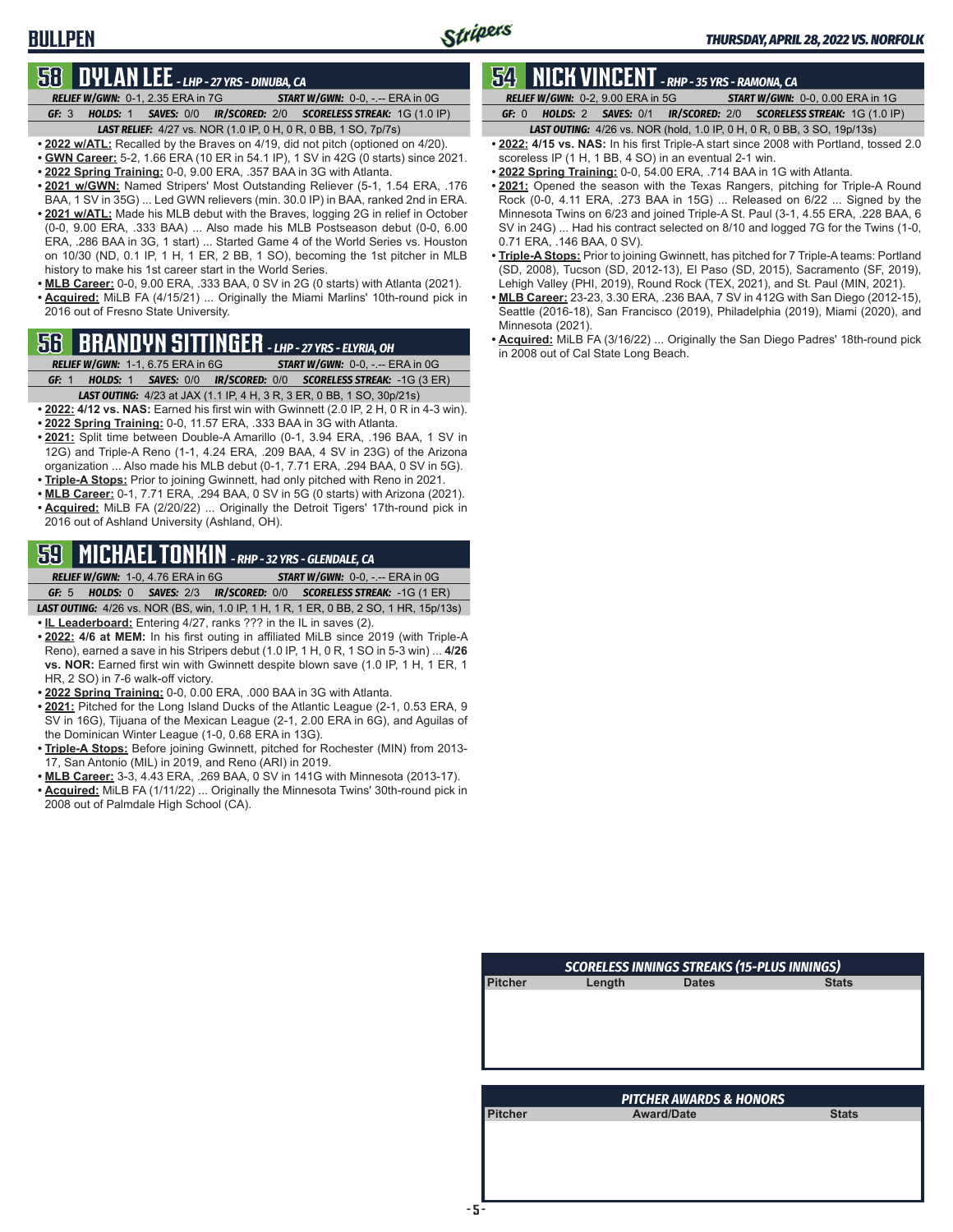#### Stripers **BATTERS** *THURSDAY, APRIL 28, 2022 VS. NORFOLK TOTAL:* .243, 16 HR, .682 OPS *RISP:* .247, 4 HR, .667 OPS *RUNS/INNING: 1 2 3 4 5 6 7 8 9 X TOT Vs. LHP:* .217, 4 HR, .682 OPS *RISP/2O:* .289, 1 HR, .695 OPS **Stripers:** 12 10 20 2 10 2 3 7 8 2 76 *Vs. RHP:* .250, 12 HR, .683 OPS *LOADED:* .182, 0 HR, .523 OPS **Opponents:** 17 7 10 6 14 10 12 10 7 1 94

|                  | <b>HOME RUNS</b> |    |                          |           |                |  |               |                        |                                               |            |                          |                          |
|------------------|------------------|----|--------------------------|-----------|----------------|--|---------------|------------------------|-----------------------------------------------|------------|--------------------------|--------------------------|
| <b>Player</b>    | 1R               | 2R | 3R                       | <b>GS</b> | Tot.           |  |               | Off LH Off RH Team W-L | <b>Last HR with Gwinnett (Regular Season)</b> | <b>Hit</b> | <b>RBI</b>               | <b>HR</b>                |
| Acuña Jr.        |                  |    |                          |           |                |  |               | $0 - 0$                | 4/17/18 vs. SWB, 2R (LH Josh Rogers)          |            |                          |                          |
| Casteel          | 3                |    | $\overline{\phantom{a}}$ |           | 3              |  | 2             | $1 - 2$                | 4/23/22 at JAX, 1R (RH Jeff Brigham)          |            | $\overline{\phantom{0}}$ |                          |
| Contreras        |                  |    | $\overline{\phantom{a}}$ |           |                |  |               | $0 - 0$                | 9/7/21 at COL, 1R (LH Kirk McCarty)           |            |                          |                          |
| Dean             |                  |    |                          |           |                |  |               | $0 - 0$                |                                               |            |                          |                          |
| Demeritte        |                  |    |                          |           | 2              |  | $\mathcal{P}$ | $0 - 2$                | 4/14/22 vs. NAS, 2R (RH Jason Alexander)      |            | 2                        | $\overline{\phantom{a}}$ |
| <b>DeShields</b> |                  |    |                          |           |                |  |               | $0 - 0$                |                                               |            |                          |                          |
| Goins            |                  |    |                          |           |                |  |               | $0 - 0$                | 9/14/21 vs. NAS. 1R (RH Josh Lindblom)        |            |                          | $\overline{\phantom{a}}$ |
| Gonzalez         |                  |    |                          |           |                |  |               | $0 - 0$                |                                               | $\sim$     |                          |                          |
| Gosselin         |                  |    | $\overline{\phantom{a}}$ |           |                |  |               | $1 - 0$                | 4/23/22 at JAX, 2R (RH Huascar Brazoban)      |            |                          |                          |
| Jenista          | 3                |    | $\overline{\phantom{a}}$ |           |                |  | 3             | $3-0$                  | 4/12/22 vs. NAS, 1R (LH Rex Brothers)         |            | 2                        |                          |
| Nogowski         | ۰.               |    |                          |           |                |  |               | $1 - 0$                | 4/12/22 vs. NAS, 2R (RH Caleb Boushley)       | 5          | 2                        |                          |
| Shewmake         | $\mathcal{P}$    |    |                          |           | $\Omega$       |  |               | $2 - 0$                | 4/27/22 vs. NOR. 1R (RH Matt Vogel)           |            | -                        |                          |
| Tromp            |                  |    |                          |           |                |  |               | $0 - 1$                | 4/5/22 at MEM, 1R (RH T.J. Zeuch)             |            | -                        |                          |
| Tucker           |                  |    |                          |           |                |  |               | $0 - 0$                |                                               |            | っ                        |                          |
| Valaika          |                  | 2  |                          |           | $\mathfrak{p}$ |  |               | $2 - 0$                | 4/7/22 at MEM, 2R (RH Johan Oviedo)           | 6          | 4                        | ۰                        |
| Total:           | 9                | հ  |                          | 0         | 16             |  |               |                        |                                               |            |                          |                          |

**Back-to-Back Homers (1x) Leadoff (Game) Homers (0x): Walk-Off Homers (0x): Walk-Off Homers (0x): None None** Nogowski (2R) / Jenista, 4/12 vs. NAS (2nd Inning)

*STRIPERS BATTING BY MONTH* **AVG G 2B 3B HR RBI SB OBP SLG OPS April:** .243 20 34 3 16 71 16 .308 .374 .682 **May: June: July August: September:**

| <b>PINCH HITTERS</b> |       |    |   |   |    |    |           |            |           |           |
|----------------------|-------|----|---|---|----|----|-----------|------------|-----------|-----------|
| Player               | AVG.  | AВ | R | н | 2B | 3B | <b>HR</b> | <b>RBI</b> | <b>BB</b> | <b>SO</b> |
| Contreras            | 1.000 |    |   |   |    | O  |           |            |           |           |
| Jenista              | 000   |    |   |   |    |    |           |            |           |           |
| Totals:              | .500  |    |   |   |    |    |           |            |           |           |

## **9 RYAN CASTEEL** *- C - 30 YRS - CHATTANOOGA, TN*

*SEASON WITH GWN:*.167, 3 HR, 3 RBI, 0 SB, .742 OPS *HIT STREAK:* 1G (2-5) *4/27 vs. NOR:*DNP *NOR SERIES:* .--- (0-0)

- **• 2022:** Of his 4 hits, 3 are solo homers (4/9 at MEM, 4/14 vs. NAS, 4/23 at JAX).
- **• GWN Career:** .217 (39-for-180), 6 2B, 0 3B, 11 HR, 31 RBI in 75G since 2021.
- **• 2021:** Spent the entire year with Gwinnett, batting .224 (6 2B, 8 HR, 13 R, 28 RBI, .716 OPS) in 68G ... Led the club in pinch-hit at-bats (28) and hits with the bases loaded (4-for-6, .667, 2 2B, 1 HR, 12 RBI, 2.125 OPS).
- **• Triple-A Stops:** Prior to Gwinnett, played for Albuquerque (COL) from 2015-16. **• MLB Career:** Has yet to make his Major League debut.
- 
- **• Acquired:** MiLB FA (11/29/21) ... On his 3rd contract with Atlanta (also signed on 1/24/19 and 3/14/21) ... Originally the Colorado Rockies' 17th-round pick in 2010 out of Cleveland State Community College (Cleveland, TN).

## **24 WILLIAM CONTRERAS** *- C - 24 YRS - PUERTO CABELLO, VZ*

*SEASON WITH GWN:*.292, 0 HR, 8 RBI, 0 SB, .687 OPS *HIT STREAK:* 6G (10-23)

- *4/27 vs. NOR:*2-5, 2B, R, RBI *NOR SERIES:* .500 (4-8), 2 RBI **• 2022 w/GWN: On 6G hitting streak, batting .435 (10-for-23, 1 2B, 2 R, 4 RBI, .936 OPS)** ... **4/15 vs. NAS:** Notched RBI double in 8th of 2-1 win, his 3rd career last-at-bat GWRBI with Gwinnett.
- **• GWN Career:** .291 (59-for-203), 11 2B, 0 3B, 9 HR, 37 RBI in 57G since 2021.
- **• 2022 w/ATL:** Played in 1G (0-for-4) before being optioned on 4/12.
- **• 2021 w/GWN:** Made his Triple-A debut, batting .290 (8 2B, 9 HR, 26 R, 29 RBI, .873 OPS) in 44G ... Hit safely in 31 of 44G, posting 11 multi-hit efforts ... Named Triple-A East Player of the Week for 7/13-7/18 (.462, 3 HR, 12 RBI, 1.440 OPS). **• 2021 w/ATL:** Recalled 4 times by the Braves, hit .215 (4 2B, 1 3B, 8 HR, 19 R,
- 23 RBI, .702 OPS) in 52G ... Played in 1G during the Postseason (.000, 0-for-1). **• MLB Career:** .220, 5 2B, 1 3B, 8 HR, 24 RBI, 0 SB in 57G with Atlanta (2020-22).
- 
- **• Acquired:** NDFA (2/1/15) out of Puerto Cabello, Venezuela ... Older brother is Chicago Cubs' C Willson Contreras.

## **15 JUSTIN DEAN** *- OF - 25 YRS - MAULDIN, SC*

*SEASON WITH GWN:*.191, 0 HR, 3 RBI, 3 SB, .448 OPS *HIT STREAK:* -2G (0-6) *4/27 vs. NOR:*DNP *NOR SERIES:* .000 (0-4)

- **• 2022: 4/7 at MEM:** Notched his first career Triple-A hit and steal (1-for-3) ... **4/19 at JAX:** Threw out runners at 2B and 3B for 2 outfield assists (#4-5 total), his 2nd assist was No. 1 on *SportsCenter's* Top 10 Plays.
- **• 2021:** Spent the entire year with Double-A Mississippi, batting .237 (14 2B, 4 3B, 8 HR, 60 R, 34 RBI, 29 SB, .709 OPS) in 99G ... In the Double-A South Championship Series, hit .333 (2 2B, 6 R, 2 RBI, 2 SB) in 5G.
- **• Triple-A Stops:** Is making his Triple-A debut in 2022.
- **• MLB Career:** Has yet to make his Major League debut.
- **• Award Winner:** Was Class-A Rome's Player of the Year in 2019 (.284, 18 2B, 9 3B, 9 HR, 85 R, 46 RBI, 47 SB, .817 OPS in 109G).
- **• Acquired:** Braves' 17th-round pick in 2018 out of Lenoir-Rhyne University (NC).

## **26 DELINO DESHIELDS JR.** *- OF - 29 YRS - EASTON, MD*

*SEASON WITH GWN:*.302, 0 HR, 4 RBI, 4 SB, .795 OPS *HIT STREAK:* 4G (7-15) *4/27 vs. NOR:*3-3, 2B, RBI, BB *NOR SERIES:* .571 (4-7), 3 RBI

- **• 2022: In last 4G, batting .467 (7-for-15, 1 2B, 2 R, 3 RBI)** ... **4/26 vs. NOR:**  Notched first multi-RBI game of the year (1-for-4, 2 RBI).
- **• 2022 Spring Training:** .125 (1-for-8) in 4G with Miami ... Released on 4/3.
- **• 2021:** Played in the Texas, Boston, and Cincinnati orgs ... Spent time with Round Rock (TEX) and Worcester (BOS) in Triple-A (.252, 13 2B, 2 3B, 6 HR, 22 RBI, 21 SB in 84G) ... Finished with the Reds (.255, 5 2B, 1 HR, 6 RBI, 2 SB in 25G).
- **• Triple-A Stops:** Prior to joining Gwinnett, played for Round Rock (TEX, 2015-16, 2018, 2021), Nashville (TEX, 2019), and Worcester (BOS, 2021).
- **• MLB Career:** .246, 81 2B, 19 3B, 19 HR, 139 RBI, 111 SB in 601G with Texas (2015-19), Cleveland (2020), and Cincinnati (2021) ... Played for Texas (2015) and Cleveland (2020) in MLB Postseason (.290, 3 2B, 2 RBI, 1 SB in 7G).
- **• Acquired:** MiLB FA (4/5/22) ... Originally the Texas Rangers' 1st-round pick (3rd overall) in 2014 out of Woodward Academy (College Park, GA).
- **• Bloodlines:** Is the son of Delino DeShields, 13-year MLB infielder (MON, LAD, STL, BAL, CHC) from 1990-2002 ... Finished 2nd in NL R.O.Y. voting in 1990.

## **1 RYAN GOINS** *- INF - 34 YRS - TEMPLE, TX*

*SEASON WITH GWN:*.078, 0 HR, 0 RBI, 0 SB, .156 OPS *HIT STREAK:* 1G (1-4)

*4/27 vs. NOR:*1-4, RBI *NOR SERIES:* .125 (1-8), RBI

- **• GWN Career:** .211 (74-for-351), 9 2B, 1 3B, 6 HR, 36 RBI in 105G since 2021.
- **• 2022 Spring Training:** .188 (3-for-16, 1 2B, 1 R, 1 RBI) in 11G with Atlanta.
- **• 2021:** Spent the entire year with Gwinnett, batting .233 (9 2B, 1 3B, 6 HR, 27 R, 35 RBI, 3 SB, .635 OPS) in 91G.
- **• Triple-A Stops:** Prior to joining Gwinnett, played for Buffalo (TOR) from 2013-16, Lehigh Valley (PHI) in 2018, and Charlotte (CWS) in 2019 ... Was an International League Midseason All-Star with Charlotte in 2019.
- **• MLB Career:** .228, 71 2B, 12 3B, 22 HR, 158 RBI in 555G with Toronto (2013-17), Kansas City (2018), Chicago White Sox (2019-20) ... Played for Toronto in 2015- 16 Postseasons (.146, 1 HR, 5 RBI in 14G).
- **• Acquired:** MiLB FA (3/13/22), his 2nd deal with Atlanta (also signed on 2/25/21) Originally the Toronto Blue Jays' 4th-round pick in 2009 out of Dallas Baptist University (Dallas, TX).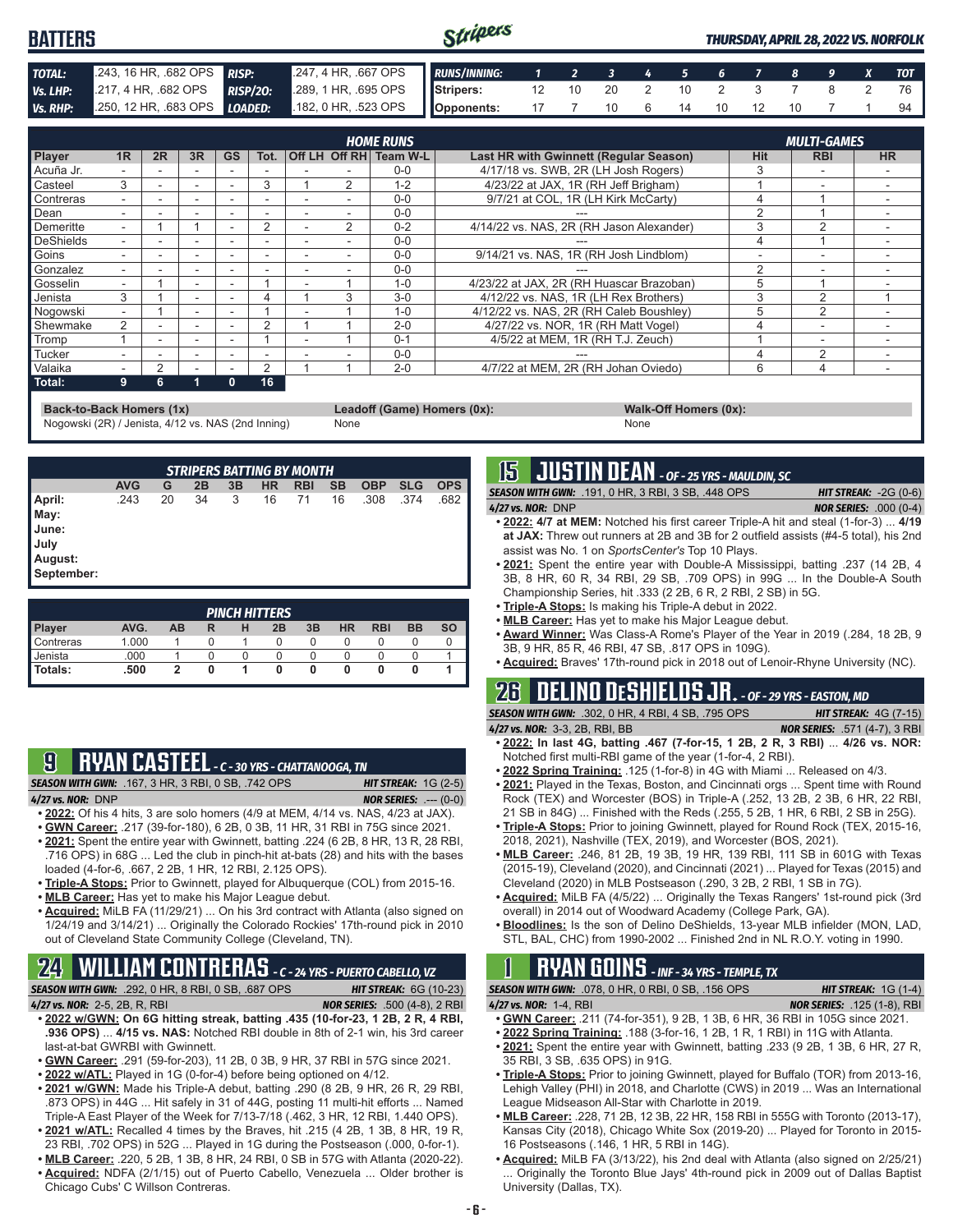## **5 PHIL GOSSELIN** *- INF - 33 YRS - BRYN MAWR, PA*

*SEASON WITH GWN:*.300, 1 HR, 7 RBI, 0 SB, .801 OPS *HIT STREAK:* 4G (8-19) *4/27 vs. NOR:*3-5, R, RBI *NOR SERIES:* .500 (5-10), RBI

- **• 2022: In last 5G, batting .421 (8-for-19, 1 2B, 1 HR, 5 R, 4 RBI)** ... **4/5-4/20:** Posted team-best 11-game on-base streak (.263, 10-for-38, 8 BB, .396 OBP) ... **4/23 at JAX:** Blasted a 2-run HR (1), his first with Gwinnett since 8/25/18 at CLT, went 1-for-4 with season-high 3 RBI.
- **• GWN Career:** .295 (273-for-924), 53 2B, 9 3B, 13 HR, 89 RBI, 7 SB in 252G from 2013-14, 2018, and 2022 ... Set Gwinnett record for single-season batting average in 2014 (.344), earning team MVP and IL Postseason All-Star honors.
- **• 2022 Spring Training:** .125 (1-for-8) in 4G with Atlanta.
- **• 2021:** Spent the entire year with the LA Angels, batting .261 (14 2B, 7 HR, 47 RBI, 4 SB) in 104G ... His 90 hits were an MLB career high.
- **• Triple-A Stops:** In addition to Gwinnett, has also played for Reno (ARI) in 2015, Round Rock (TEX) in 2017, Indianapolis (PIT) in 2017, Louisville (CIN) in 2018, and Lehigh Valley (PHI) in 2019.
- **• MLB Career:** .261, 49 2B, 2 3B, 17 HR, 101 RBI, 11 SB in 463G with Atlanta (2013-15), Arizona (2015-16), Texas (2017), Pittsburgh (2017), Cincinnati (2018), Philadelphia (2019-20), and LA Angels (2021).
- **• Acquired:** MiLB FA (3/19/22) ... Originally the Atlanta Braves' 5th-round pick in 2010 out of the University of Virginia ... Traded to Arizona in the deal that brought in RHP Touki Toussaint (6/20/15).

## **18 GREYSON JENISTA** *- OF - 25 YRS - LAWRENCE, KS*



**BATTERS**

- **• IL Leaderboard:** Entering 4/28, ranks T-11th in homers (4).
- **• 2022: 4/7 at MEM:** Tallied his first career Triple-A hit and RBI with a solo homer to deep CF (2-for-4, RBI) ... **4/12 vs. NAS:** Notched his 2nd career multi-homer game (1st in Triple-A) with pair of solo blasts (#3-4, 2-for-3, 2 RBI).
- **• 2022 Spring Training:** .000 (0-for-6, 1 RBI) in 4G with Atlanta.
- **• 2021:** Spent the entire year with Double-A Mississippi, batting .216 (7 2B, 2 3B, 19 HR, 45 R, 42 RBI, 7 SB, .808 OPS) in 89G ... Ranked among Double-A South leaders in homers (6th), walks (7th, 51), slugging (10th, .465), and OPS (10th) ... In the Double-A South Championship Series, hit .167 (3 HR, 3 RBI) in 5G ... His solo homer in Game 5 on 9/26 vs. Montgomery was the difference in a 2-1 win.
- **• Triple-A Stops:** Is making his Triple-A debut in 2022.
- **• MLB Career:** Has yet to make his Major League debut.
- **• Acquired:** Braves' 2nd-round pick in 2018 out of Wichita State University (KS).

### **28 JOHN NOGOWSKI** *- INF - 29 YRS - TALLAHASSEE, FL*

*SEASON WITH GWN:*.226, 1 HR, 7 RBI, 2 SB, .632 OPS *HIT STREAK:* 1G (2-4)

- *4/27 vs. NOR:*2-4, R, 2 RBI *NOR SERIES:* .500 (2-4), 2 RBI
- **• 2022: 4/12 vs. NAS:** Belted Gwinnett's first homer at Coolray Field this year (2 run, off RHP Caleb Boushley), finished 2-for-3 with 2 RBI.
- **• 2022 Spring Training:** .294 (5-for-17, 1 2B, 3 R, 4 RBI) in 9G with Atlanta.
- **• 2021:** Played for 3 different Triple-A Teams (Memphis, Indianapolis, Sacramento) and 2 different MLB teams (St. Louis, Pittsburgh) ... Combined to bat .211 (7 2B, 6 HR, 29 RBI, 6 SB) in 64G in MiLB ... In 52G in MLB, hit .233 (7 2B, 1 HR, 14 RBI). **• Triple-A Stops:** Prior to joining Gwinnett, has played for Memphis (STL) in 2019
- and 2021, Indianapolis (PIT) in 2021, and Sacramento (SF) in 2021.
- **• MLB Career:** .233, 7 2B, 0 3B, 1 HR, 14 RBI, 0 SB in 52G with St. Louis (2020-21) and Pittsburgh (2021).
- **• Acquired:** Claimed from San Francisco in the 2021 Rule 5 Draft ... Originally the Oakland Athletics' 34th-round pick in 2014 out of Florida State University.

## **8 BRADEN SHEWMAKE** *- INF - 24 YRS - WYLIE, TX*

*SEASON WITH GWN:*.264, 2 HR, 3 RBI, 1 SB, .679 OPS *HIT STREAK:* 1G (1-5) *4/27 vs. NOR:*1-5, HR, 2 R, RBI *NOR SERIES:* .100 (1-10), HR, RBI

- **• Prospecting:** Entering 2022, ranked the Braves' No. 6 prospect by MLB.com. **• 2022: 4/5 at MEM:** Went 2-for-4 with a stolen base in his Triple-A debut ... **4/6 at MEM:** Blasted his first career Triple-A homer (solo) in 3-for-5 effort ... **4/27 vs. NOR:** Belted his first Coolray Field homer (solo, #2, 1-for-5, 1 RBI).
- **• 2022 Spring Training:** .000 (0-for-9, 1 R, 1 RBI) in 5G with Atlanta.
- **• 2021:** Spent the entire year with Double-A Mississippi, batting .228 (14 2B, 3 3B, 12 HR, 40 R, 40 RBI, 4 SB, .672 OPS) in 83G ... In the Double-A South Championship Series, hit .100 (2 R, 1 RBI) in 5G ... Named by MiLB.com as a Braves Organization All-Star.
- **• Triple-A Stops:** Is making his Triple-A debut in 2022.
- **• MLB Career:** Has yet to make his Major League debut.
- **• Acquired:** Braves' 1st-round pick (21st overall) in 2019 out of Texas A&M.

### **14 CHADWICK TROMP** *- C - 26 YRS - ORANJESTAD, ARUBA SEASON WITH GWN:*.259, 1 HR, 1 RBI, 0 SB, .693 OPS *HIT STREAK:* 2G (2-9)

*4/27 vs. NOR:*1-5, R *NOR SERIES:* .200 (1-5)

- **• 2022: 4/5 at MEM:** Tallied Gwinnett's first homer and RBI of the year (solo, off T.J. Zeuch) in 2-1 loss (2-for-4) ... DFA'd by Atlanta on 4/12, outrighted on 4/19.
- **• GWN Career:** .227 (10-for-44), 1 2B, 0 3B, 1 HR, 1 RBI, 0 SB in 12G since 2021.
	- **• 2022 Spring Training:** .400 (2-for-5, 1 2B, 2 R) in 4G with Atlanta.
- **• 2021:** Played 55G with Triple-A Sacramento (.224, 12 2B, 6 HR, 24 RBI) and 9G with San Francisco (.222, 1 HR, 2 RBI) ... DFA'd on 9/18, claimed by Atlanta on 9/21 ... Joined Gwinnett and hit .176 (0 XBH, 0 RBI) in 5G.
- **• Triple-A Stops:** Prior to joining Gwinnett, has played for Louisville (CIN) in 2015 and 2018-19, and Sacramento (SF) in 2021.
- **• MLB Career:** .215, 1 2B, 0 3B, 5 HR, 12 RBI, 0 SB in 33G with San Francisco (2020-21).
- **• Acquired:** Claimed off waivers from San Francisco (9/21/21) ... Originally signed by the Cincinnati Reds as a NDFA (1/24/13) out of Aruba.

## **17 PRESTON TUCKER** *- OF - 31 YRS - TAMPA, FL*

*SEASON WITH GWN:*.295, 0 HR, 5 RBI, 0 SB, .836 OPS *HIT STREAK:* 2G (5-8)

- **• 2022: In last 8G, batting .333 (10-for-30, 5 2B, 5 R, 4 RBI)** ... **4/9 at MEM:** In his first affiliated game since 5/7/19 with Triple-A Charlotte, went 2-for-3 (2B, R, RBI).
- **• GWN Career:** .269 (28-for-104), 10 2B, 1 3B, 0 HR, 11 RBI in 29G since 2018.
- **• 2021:** Played for Kia of the KBO (.237, 24 2B, 1 3B, 9 HR, 59 RBI in 127G), his 3rd-straight season with the club (hit .284 with 50 HR in 364G from 2019-21).
- **• Triple-A Stops:** Has played for 5 teams in all, including Oklahoma City (HOU, 2014), Fresno (HOU, 2015-17), Gwinnett (ATL, 2018), Louisville (CIN, 2018), and Charlotte (CWS, 2019).
- **• MLB Career:** .222, 38 2B, 1 3B, 23 HR, 68 RBI in 243G with Houston (2015-16), Cincinnati (2018), and Atlanta (.240, 4 HR, 22 RBI in 80G in 2018) ... Played in the 2015 MLB Postseason with Houston (0-for-2 in 3G).
- **• Acquired:** MiLB FA (3/31/22) ... Is 2nd stint with Atlanta (2018) ... Originally the Houston Astros' 7th-round pick in 2012 out of the University of Florida.

## **4 PAT VALAIKA** *- INF - 29 YRS - VALENCIA, CA*

*SEASON WITH GWN:*.297, 2 HR, 13 RBI, 1 SB, .830 OPS *HIT STREAK:* 3G (6-13)

- *4/27 vs. NOR:*DNP *NOR SERIES:* .667 (2-3), RBI
- **• 2022: 4/6 at MEM:** Crushed go-ahead 2-run HR (1) in 5-3 win (2-for-5, 2 RBI) ... **4/7 at MEM:** Fell triple shy of the cycle (3-for-4, 2-run HR, 3 RBI) in 5-2 win ... **4/26 vs. NOR:** Hit walk-off sac fly in 9th for 7-6 win (2-for-3, 2 R, RBI).
- **• 2022 Spring Training:** .300 (3-for-10, 1 2B, 1 HR, 2 R, 3 RBI) in 7G with Atlanta.
- **• 2021:** Split year between Baltimore (.201, 8 2B, 5 HR, 25 RBI, 1 SB in 91G) and Triple-A Norfolk (.225, 1 2B, 2 HR, 7 RBI in 22G).
- **• Triple-A Stops:** Prior to joining Gwinnett, has played for Albuquerque (COL) from 2016-19 and Norfolk (BAL) in 2021 ... Was Pacific Coast League All-Star in 2019.
- **• MLB Career:** .221, 34 2B, 1 3B, 30 HR, 92 RBI, 1 SB in 374G with Colorado (2016-19) and Baltimore (2020-21) ... Played in the MLB Postseason with the Rockies in 2017 and 2018 (.500, 1-for-2, 1 2B in 2G).
- **• Acquired:** MiLB FA (3/18/22) ... Originally the Colorado Rockies' 9th-round pick in 2013 out of UCLA.

| . HITTER AWARDS & HONORS' |                   |              |  |
|---------------------------|-------------------|--------------|--|
| Player                    | <b>Award/Date</b> | <b>Stats</b> |  |
|                           |                   |              |  |
|                           |                   |              |  |
|                           |                   |              |  |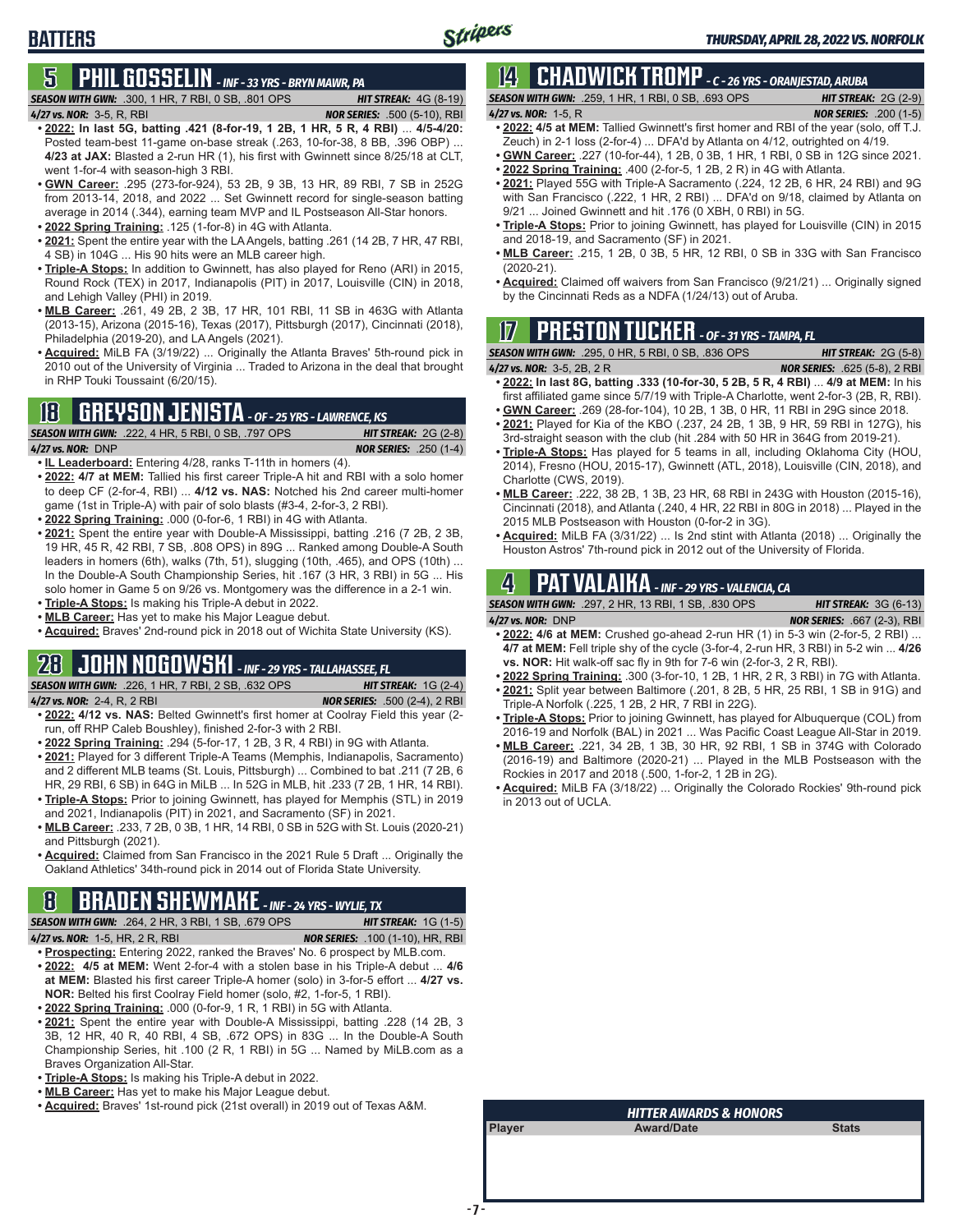## **SEASON SUMMARY**



## **TEAM HIGHS & LOWS**

| Most Home Runs, Inning 2 (2x, last: 2nd Inning, 4/12 vs. Nashville) | <b>OFFENSE:</b> |  |
|---------------------------------------------------------------------|-----------------|--|
|                                                                     |                 |  |
|                                                                     |                 |  |
|                                                                     |                 |  |
|                                                                     |                 |  |
|                                                                     |                 |  |
|                                                                     |                 |  |
|                                                                     |                 |  |
|                                                                     |                 |  |
|                                                                     |                 |  |
|                                                                     |                 |  |
|                                                                     |                 |  |
|                                                                     |                 |  |
|                                                                     |                 |  |
|                                                                     |                 |  |
|                                                                     |                 |  |
|                                                                     |                 |  |

#### **PITCHING:**

#### **DEFENSE:**

## **TEAM MISCELLANEOUS**

## **INDIVIDUAL HIGHS & LOWS**

| <b>HITTING (GAME):</b> |  |
|------------------------|--|
|                        |  |
|                        |  |
|                        |  |
|                        |  |
|                        |  |
|                        |  |
|                        |  |
|                        |  |
|                        |  |
|                        |  |
|                        |  |
|                        |  |
|                        |  |

#### **PITCHING (GAME):**

### **DEFENSE (GAME):**

## **STREAKS**

| <b>OFFENSIVE (LONGEST IN 2022 ONLY):</b> |
|------------------------------------------|
|                                          |

### **PITCHING (LONGEST IN 2022 ONLY):**

| Consecutive Scoreless Outings5 Games (Kingham, 9.1 IP, 4/5-4/20) |  |
|------------------------------------------------------------------|--|
|                                                                  |  |
|                                                                  |  |

## **LAST TIME IT HAPPENED (GWINNETT REGULAR-SEASON HISTORY)**

### **INDIVIDUAL OFFENSE:**

|                                                        | Homers, Both Sides of Plate  Drew Waters (5/18/21 at Nashville)            |
|--------------------------------------------------------|----------------------------------------------------------------------------|
|                                                        |                                                                            |
|                                                        |                                                                            |
|                                                        | Back-to-Back-to-Back Homers  Arcia/Camargo/Demeritte (5/8/21 at Charlotte) |
|                                                        |                                                                            |
|                                                        |                                                                            |
|                                                        |                                                                            |
|                                                        |                                                                            |
|                                                        |                                                                            |
|                                                        |                                                                            |
|                                                        |                                                                            |
|                                                        |                                                                            |
|                                                        |                                                                            |
|                                                        |                                                                            |
|                                                        |                                                                            |
| <b>INDIVIDUAL PITCHING:</b><br>0.0 Inning Porfoot Camo | Novor                                                                      |
|                                                        |                                                                            |

| 9.0-Inning No-Hitter (Comb.)  Wooten/Marksberry/Ramirez (6/30/16 at Louisville) |  |
|---------------------------------------------------------------------------------|--|
|                                                                                 |  |
|                                                                                 |  |
|                                                                                 |  |
| 21 Consecutive Saves Converted Jairo Asencio (9/6/09-8/8/11)                    |  |
| 25.0-Inning Scoreless Streak Stephen Marek, 25.1 IP (6/6/10-8/2/10)             |  |
|                                                                                 |  |

### **TEAM OFFENSE:**

| <b>TEAM PITCHING:</b>                                                                       |  |
|---------------------------------------------------------------------------------------------|--|
| <b>TEAM DEFENSE:</b><br>Turn a Triple Play  6/5/21 vs. Jacksonville (Camargo-Kipnis-Snider) |  |
| <b>TEAM MISCELLANEOUS:</b>                                                                  |  |

| 21-Run Margin of Defeat…7/13/12 at Louisville (Lost 1-22) |
|-----------------------------------------------------------|